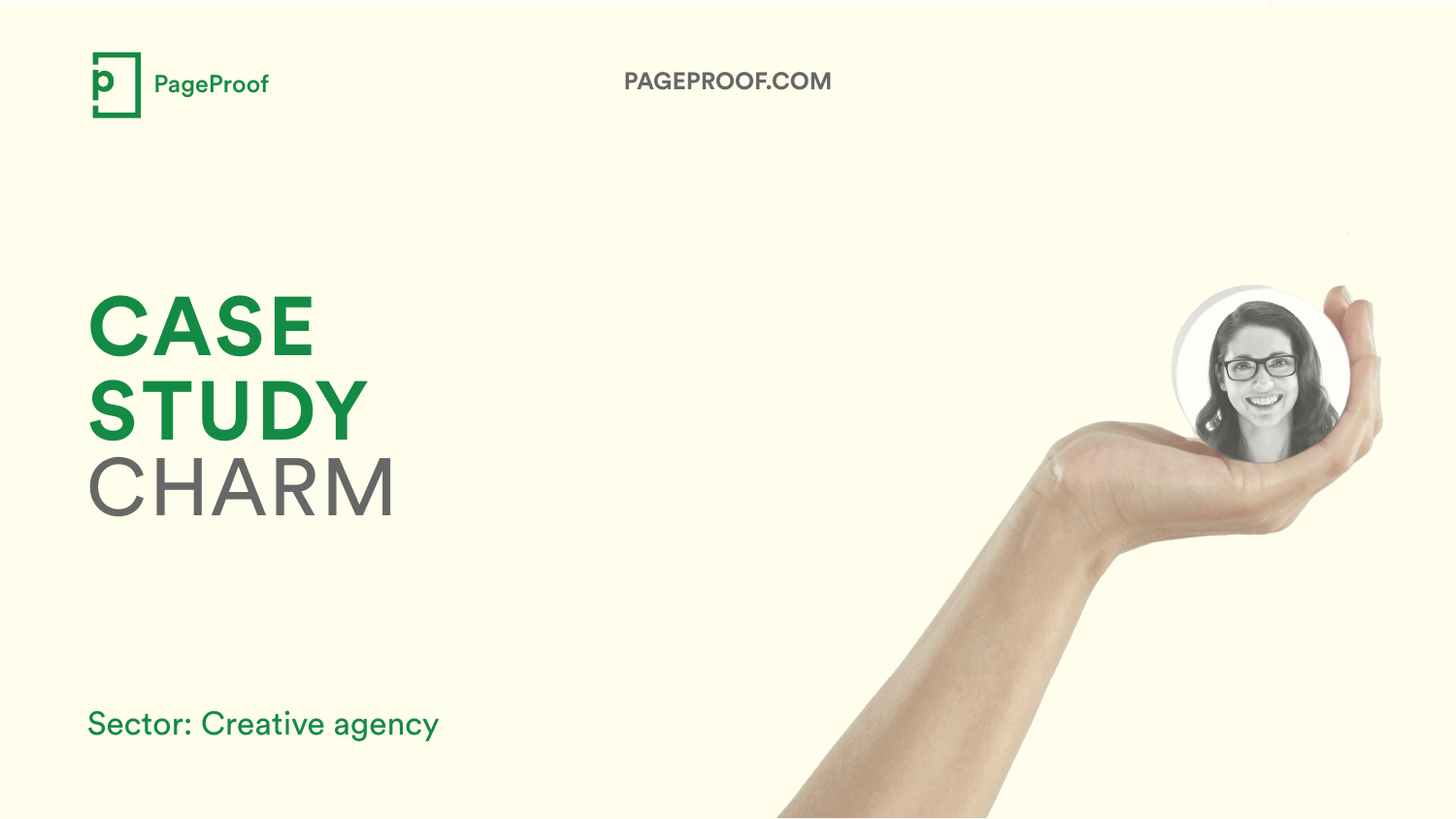## **ANTON EVANS SENIOR CREATIVE**

We interviewed Anton after 12 months of using PageProof.



### **SENIOR CREATIVE CHARM**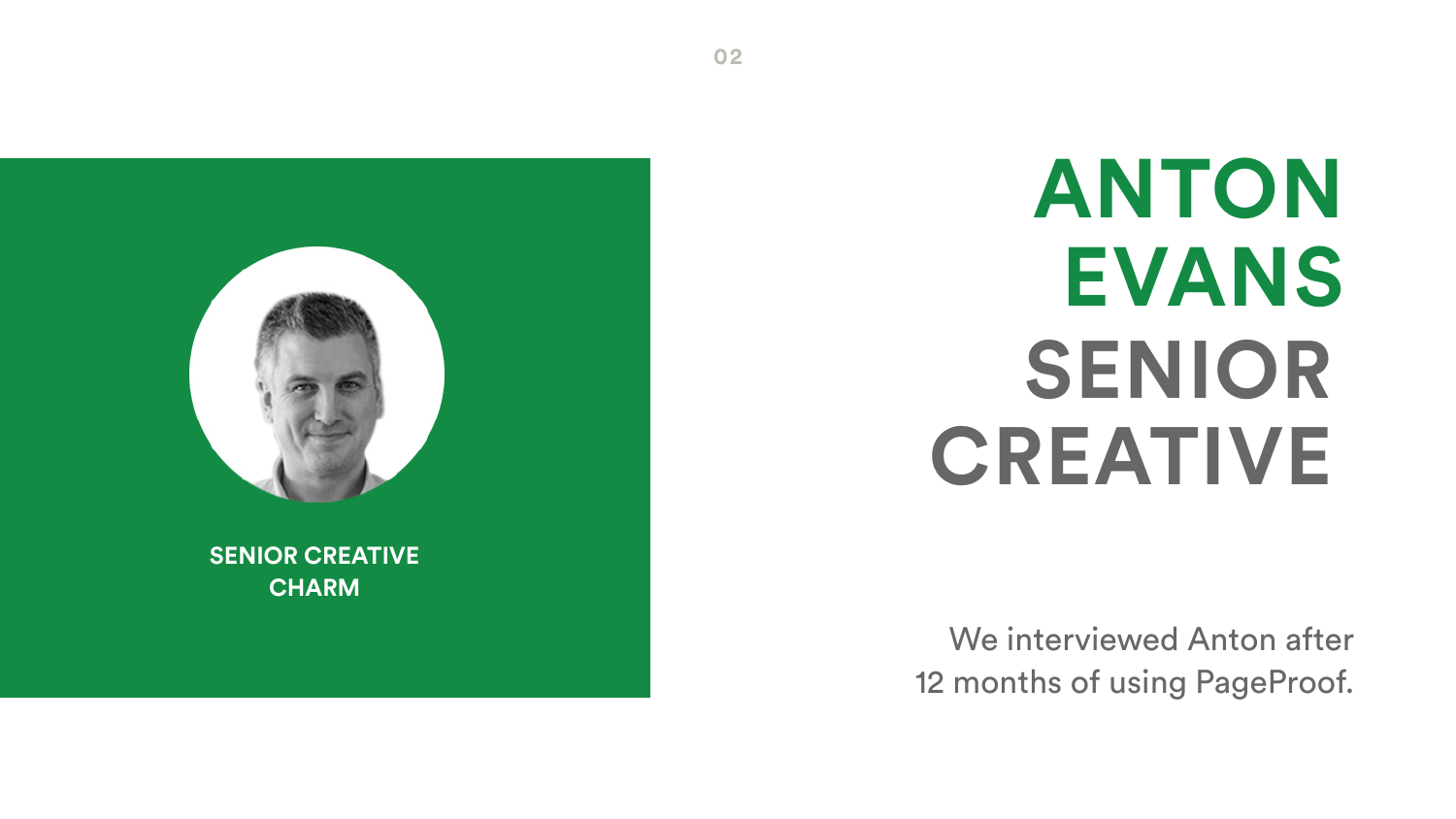



"Charm is an integrated independant advertising agency. We deliver beautiful, effective creative which starts with listening to clients. From there the magic just happens." word "Charm" on a slight upward upward upward upward upward upward upward upward upward upward upward upward upward



"Tell us about what your company does and its strengths – what makes your company unique?"

## **CONDURING UP**

A deep understanding of clients, coupled with experienced creatives delivers advertising magic to a wide range of industries.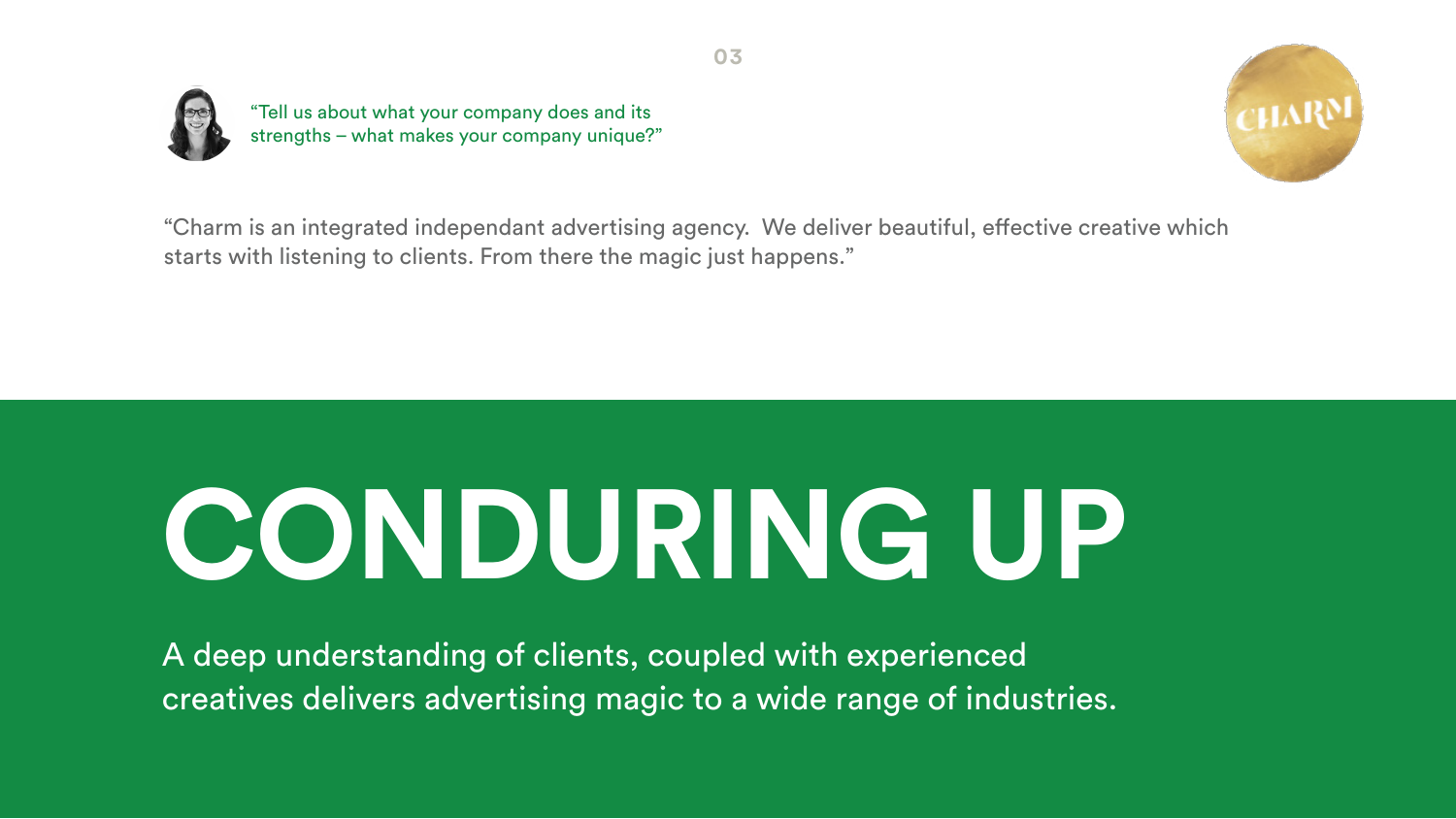## **9 COMPANY NUMBERS**

We're small for a reason: it ensures clients access our senior people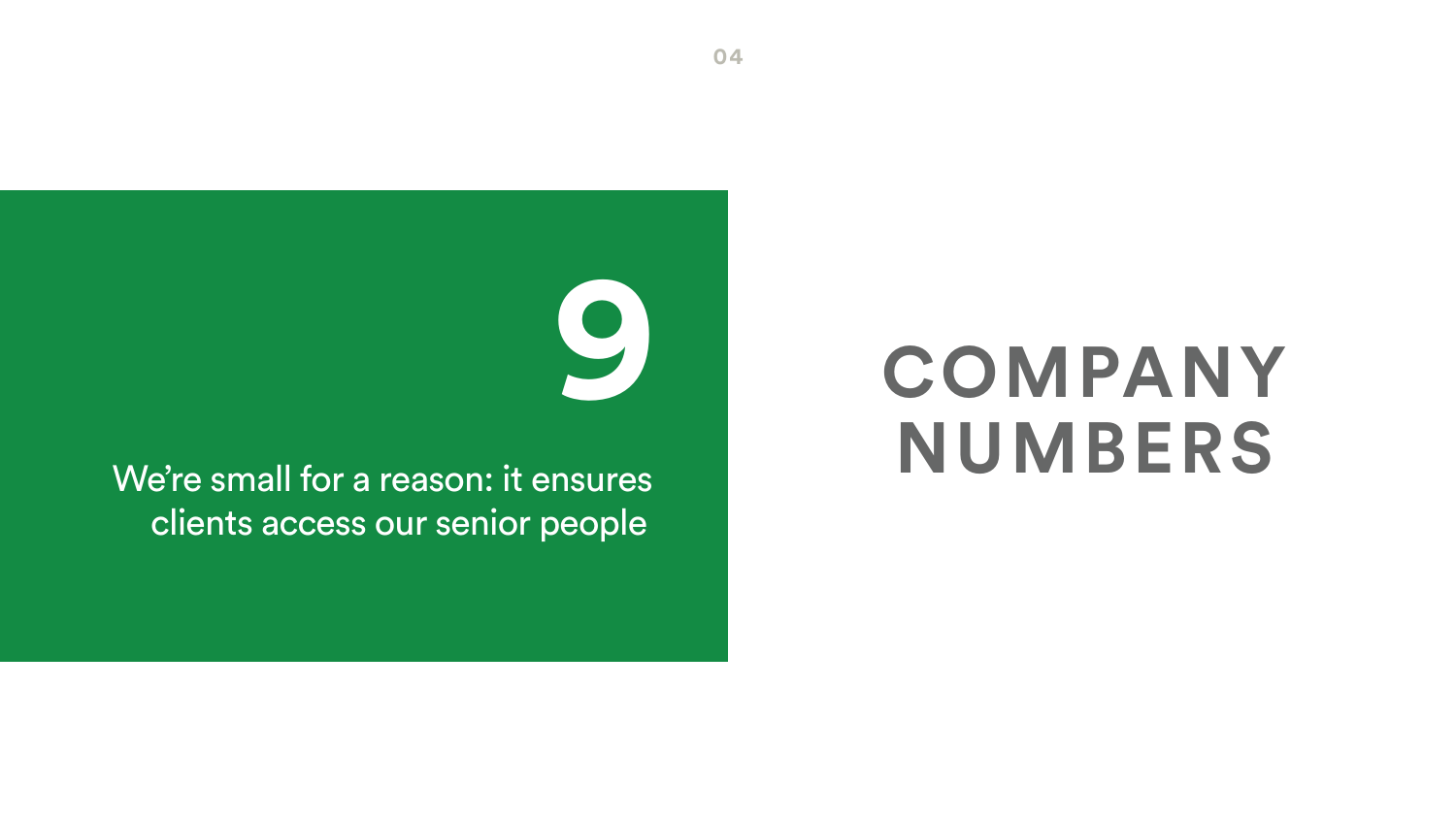

"What life was like for your team before PageProof?"

"Before PageProof, there were a lot of misinterpretations of comments, and changes would get missed – this ultimately led to more time being spent on jobs. Account managers would need to have more in depth discussions to understand what changes need to be made, or the creative team had to become deciphering experts."

# **TO AND FRO**

So much back and forth between the client and the agency to ensure changes were clear. Comments were misunderstood and sometimes missed altogether.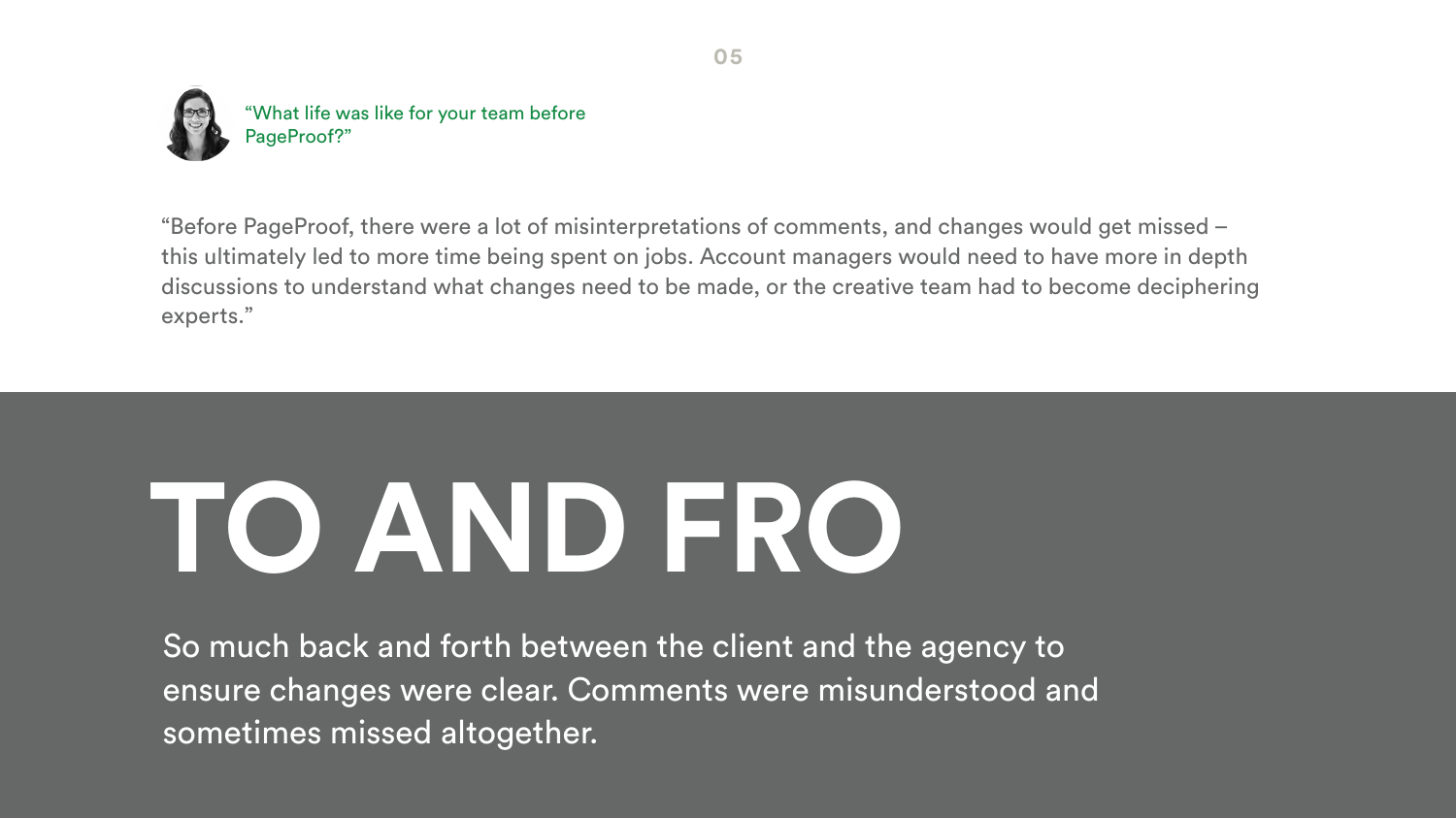We saved 25% of our time on sending the proof out to all those people instead of via email, and we now spend zero hours on collating changes. When you add those tasks together the time saving is hugely significant.

# **0 HOURS**

word "Charm" on a slight upward "We produced a catalogue recently that needs proofs to go to our clients, and from there to 35 of their suppliers and back again. PageProof streamlined the process automatically ensuring people saw the proof only when they needed to. We received back a clearly marked-up proof."



"Tell us abouta recent piece of material reviewed and approves in PageProof – how did PageProof make a difference in your process?"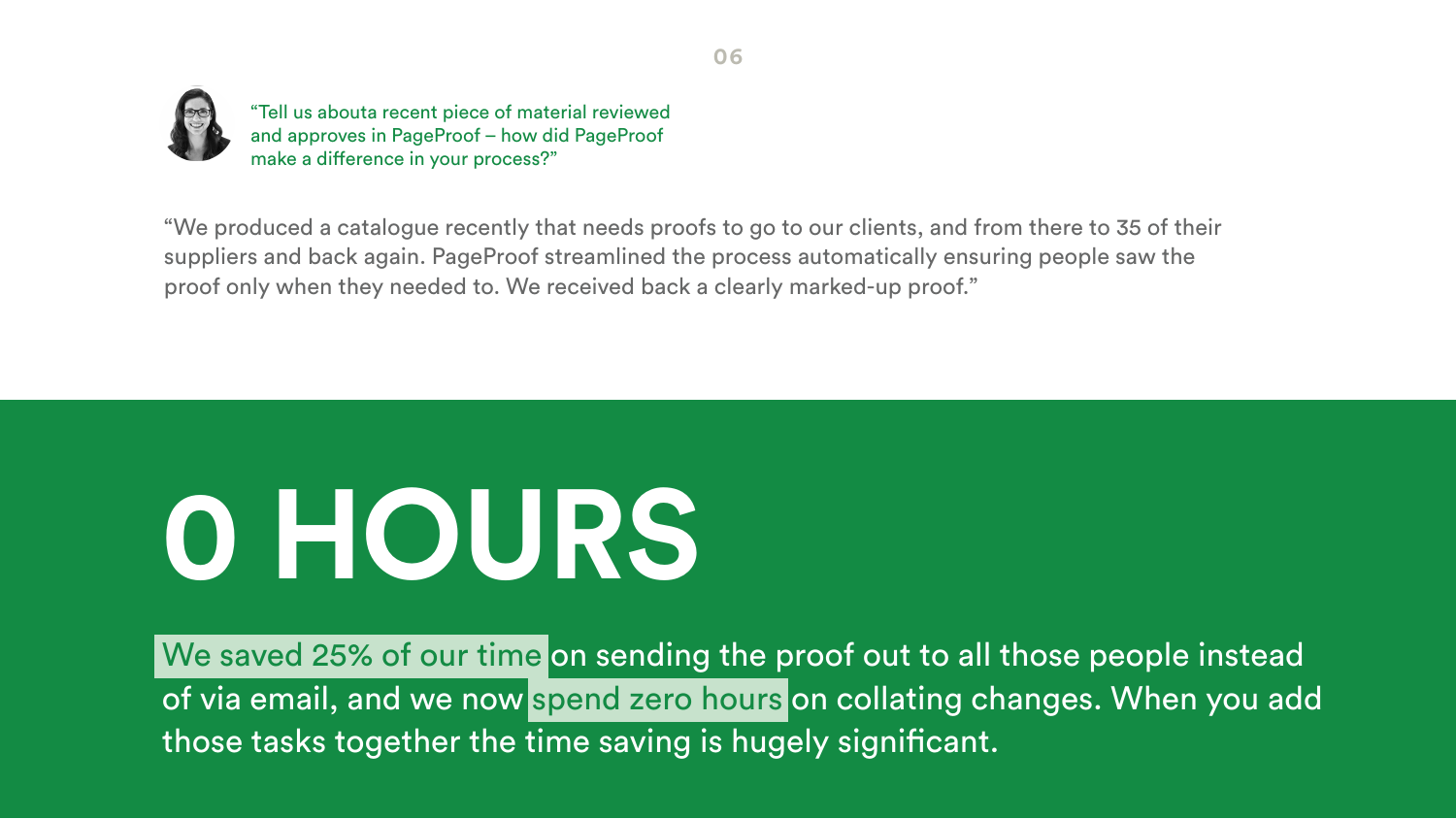### **COMPANY NUMBERS**

Time saved on unnecessary admin tasks of creating hi-res PDFs and emailing them to clients.

# **25%**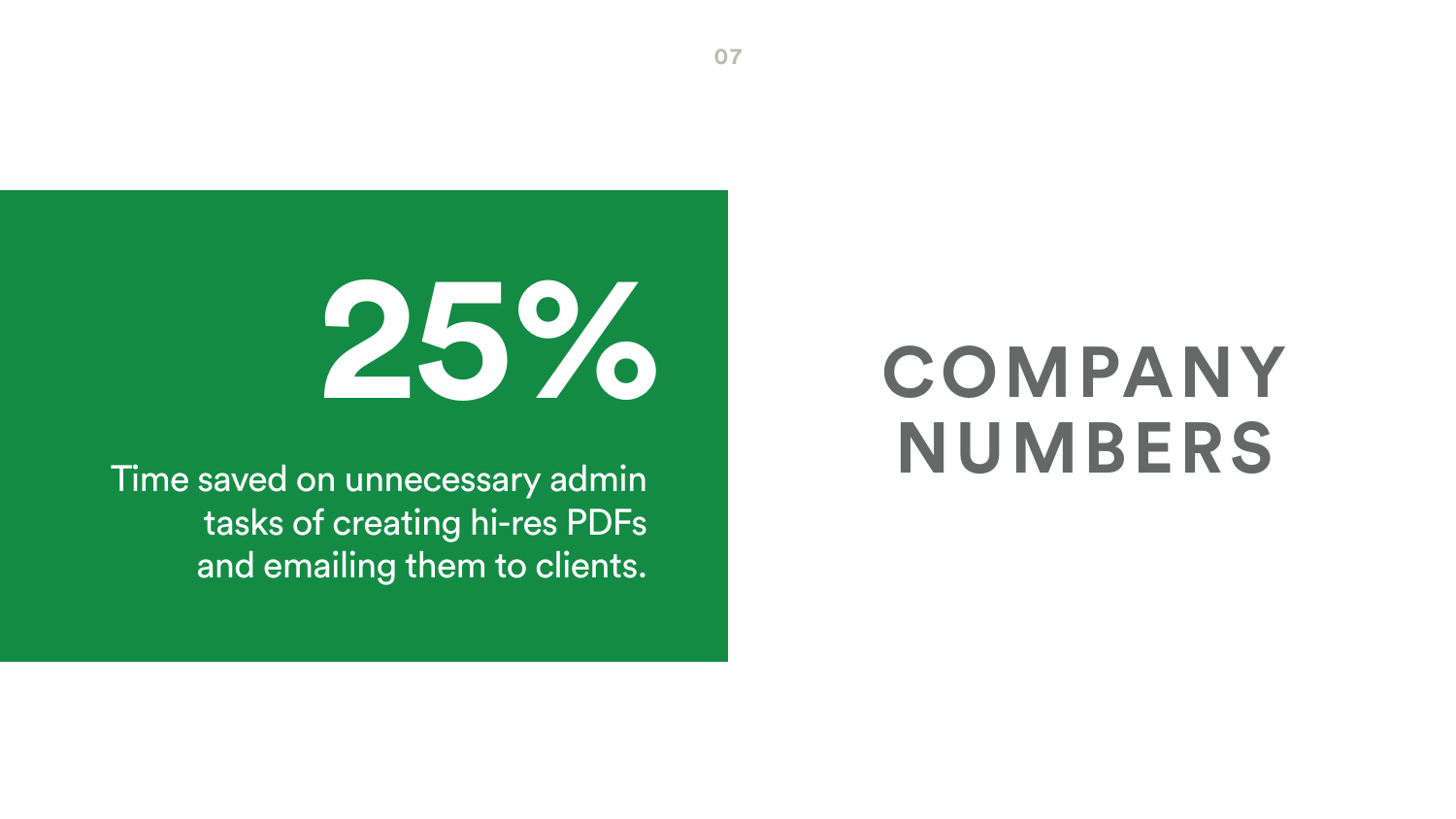Gone are the days of scribbles on scans, and hard to see comments on PDFs. Everything is so clear.

# **NO SCRIBBLES**

"Our clients saw how easy PageProof is to use and now they see the benefits for them, they wouldn't use anything else now."



"How did your reviewers find the move to online proofing?"

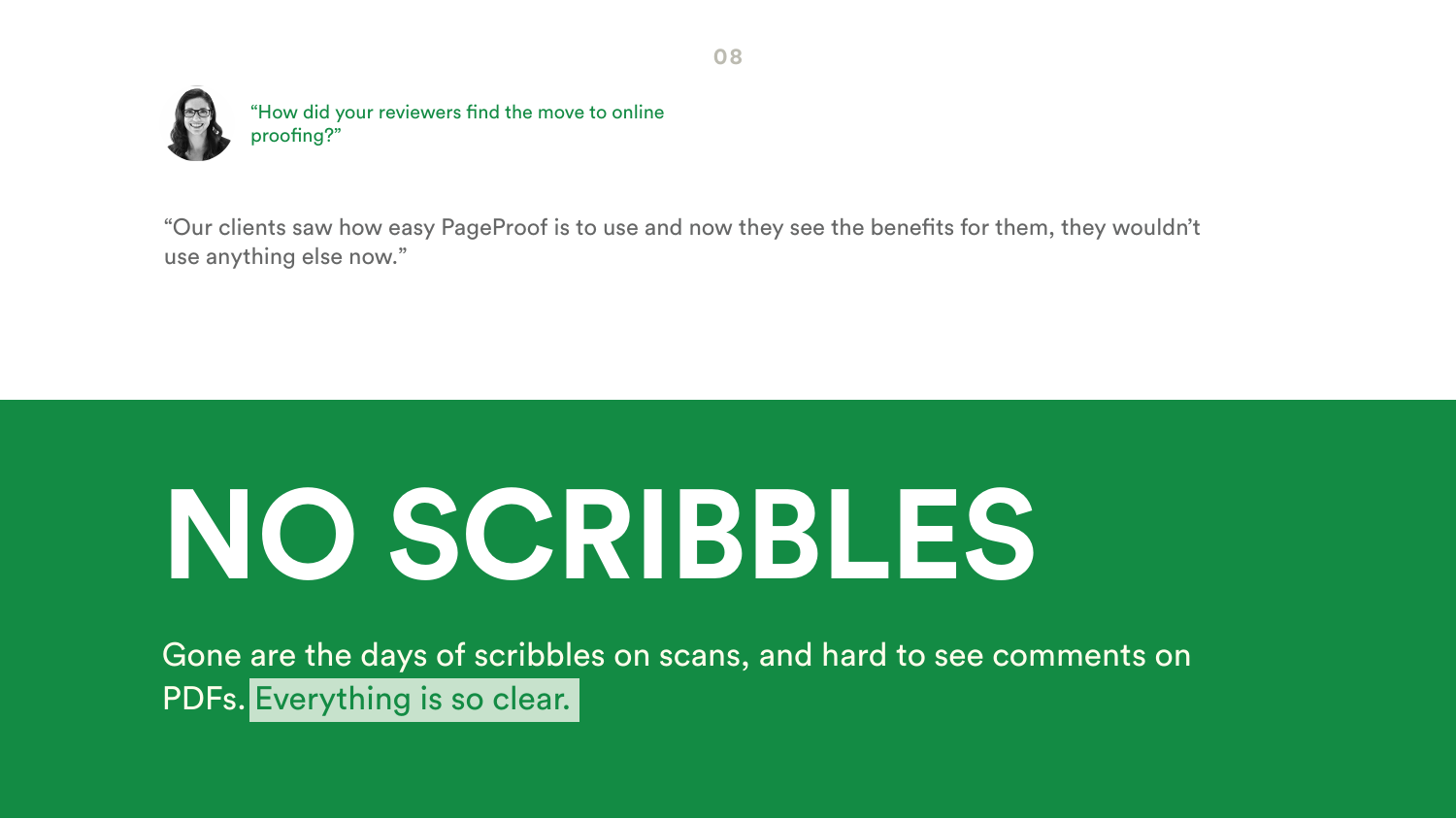### **ANTON'S TIPS**





- Do some internal testing to make sure you have the best workflow templates.
- Check out the video tutorials quick and easy bites of helpful information.
- The sooner you make the transition the better.

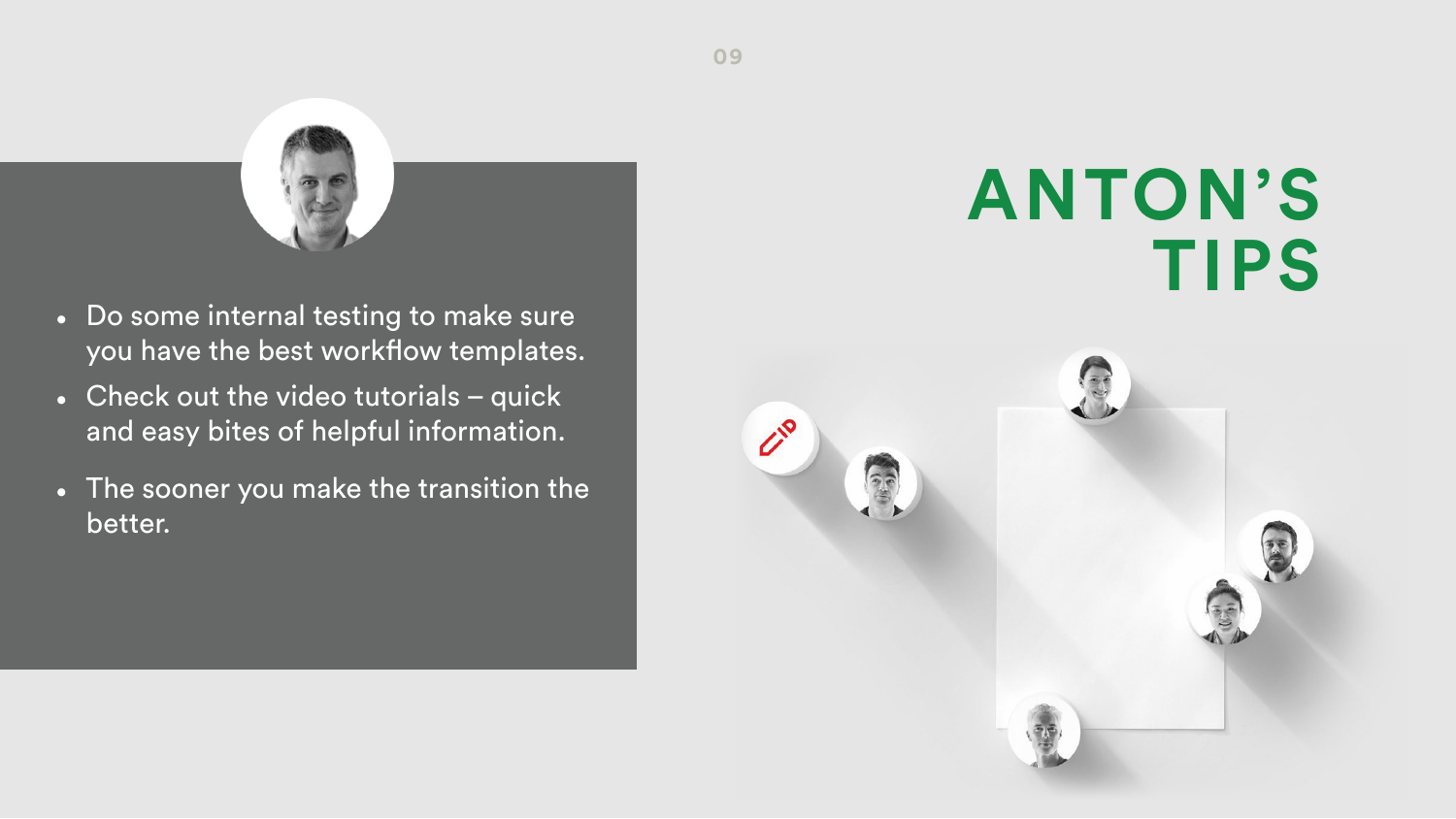## **LOOKING FORWARD**

"We're stepping things up for one of our clients utilizing 3D image building and looking into augmentation. PageProof will be being used to get feedback and sign-off on these newer types of projects too."



"What's next on the horizon for your team with new marketing initiatives that you'd like to share?"

> 3D, set design and constructions, and augmentation are all on the cards for this year.